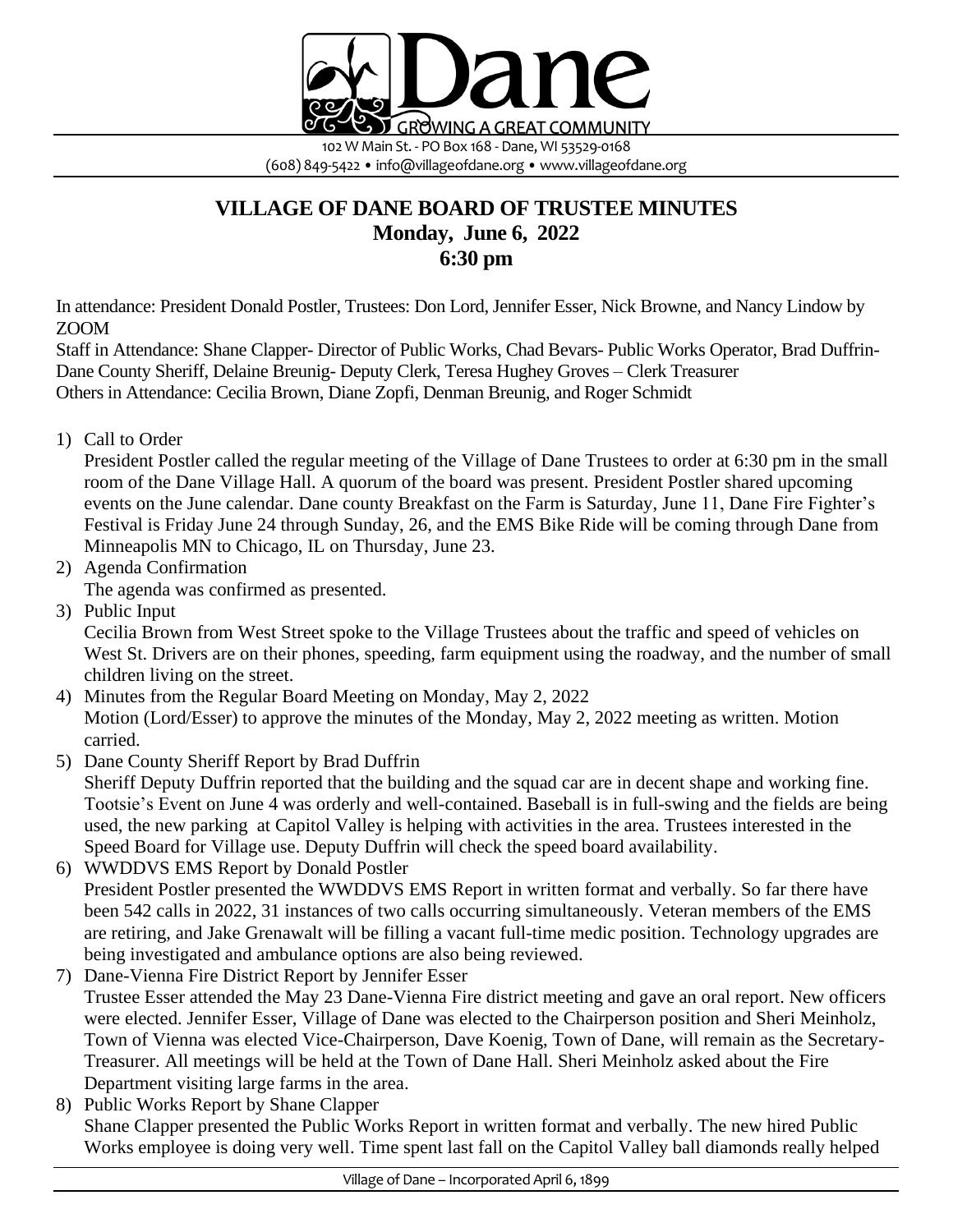this year with maintenance. Shane is consulting with Well Specialist about updating Well #2. Public Works Department is sweeping curb lines and they are preparing for the Dane Street Project.

- 9) Old Business
	- a) 128 W Main Street Follow Up

Clerk sent a letter to property owner reminding him to schedule an appointment with General Engineering for a structural review of the building. Property will be issued tickets for code violations after July 1, 2022.

- 10) New Business
	- a) MSA Amendment #2 Dane Street Reconstruction Motion (Lord/Lindow) to adopt Amendment #2 for a total of \$129,700 in engineering fees for the Dane Street Project. Motion carried.
	- b) Application for Keeping Chickens from Tonia Midthun at 304 Luke Lane Motion (Esser/Browne) to approve the application for Tonia Midthun at 304 Luke Lane to keep chickens. Motion carried.
	- c) Dane Street Project Funding/ Special Assessment for Dane Street Reconstruction Motion (Esser/Browne) to direct Clerk Treasurer to research total cost of new sidewalks and to analysis special assessment charges to the property owners on Dane Street. Motion carried.
	- d) Appointment of Committee Members Motion (Browne/Lindow) to approve Committee Members as listed by Village President with the addition of Jennifer Esser to the Culture and Events Committee. Motion carried. ( See Attachment C)
	- e) Committee Guidelines/Rules Motion (Esser/Lord) to adopt the Committee Rules for delegating authority to Committee members. Motion carried.
	- f) Application for Liquor Licenses
		- i) Temporary Class "B" Fermented Malt Beverages and Wine at a picnic for Dane Volunteer Fire Department - June 24 – June 26, 2022 for the Dane Firefighter's Festival in Bert Deans Park, Railroad St, Dane

Motion (Lord/Browne) to approve a Temporary Class "B" Fermented Malt Beverage and Wine Licenses for Dane Fire Fighter's Festival for a period of June 24- June 26, 2022. Motion carried.

- ii) "Class A" Intoxicating Liquor and Fermented Malt Beverages for IBN Petroleum, LLC doing business as Dane Kwik Mart - July 1, 2022 to June 30, 2023 Motion ( Lord/Esser) to approve a "Class A" Intoxicating and Fermented Malt Beverage License for IBN Petroleum doing business as Dane Kwik Mart for a period of July 1, 2022 to June 30, 2023. Motion carried.
- iii) "Class B" Intoxicating Liquor and Fermented Malt Beverages for The Ranch Saloon, LLC doing business as The Ranch -July 1, 2022 to June 30, 2023
- iv) "Class B" Intoxicating Liquor and Fermented Malt Beverages for Peg & Doc's Bar & Grill, LLC doing business as Peg & Doc's – July 1, 2022 to June 30, 2023
- v) "Class B" Intoxicating Liquor and Fermented Malt Beverages for Tootsie's Bar & Grill, LLC doing business as Tootsie's Bar & Grill – July 1, 2022 to June 30, 2023 Motion (Lord/Browne) to approve a "Class B" Intoxicating Liquor and Fermented Malt Beverage License for The Ranch Saloon, LLC, Peg & Doc's Bar & Grill, LLC and Tootsie's Bar & Grill, LLC for a period of July 1, 2022 to June 30, 2023. Motion carried.
- g) Application for Cigarette and Tobacco Product Retail License
	- i) IBN Petroleum, LLC at 101 W Main St July 1, 2022 to June 230, 2023 to sell over the counter
	- ii) Peg & Doc's Bar & Grill, LLC at 106 Dane Street July 1, 2022 to June 30, 2023 to sell over the counter

Motion ( Esser/Lord) to approve an application for Cigarette and Tobacco Retail License for IBN Petroleum, LLC, and Peg & Doc's Bar & Grill, LLV from July 1, 2022 to June 30, 2023. Motion carried.